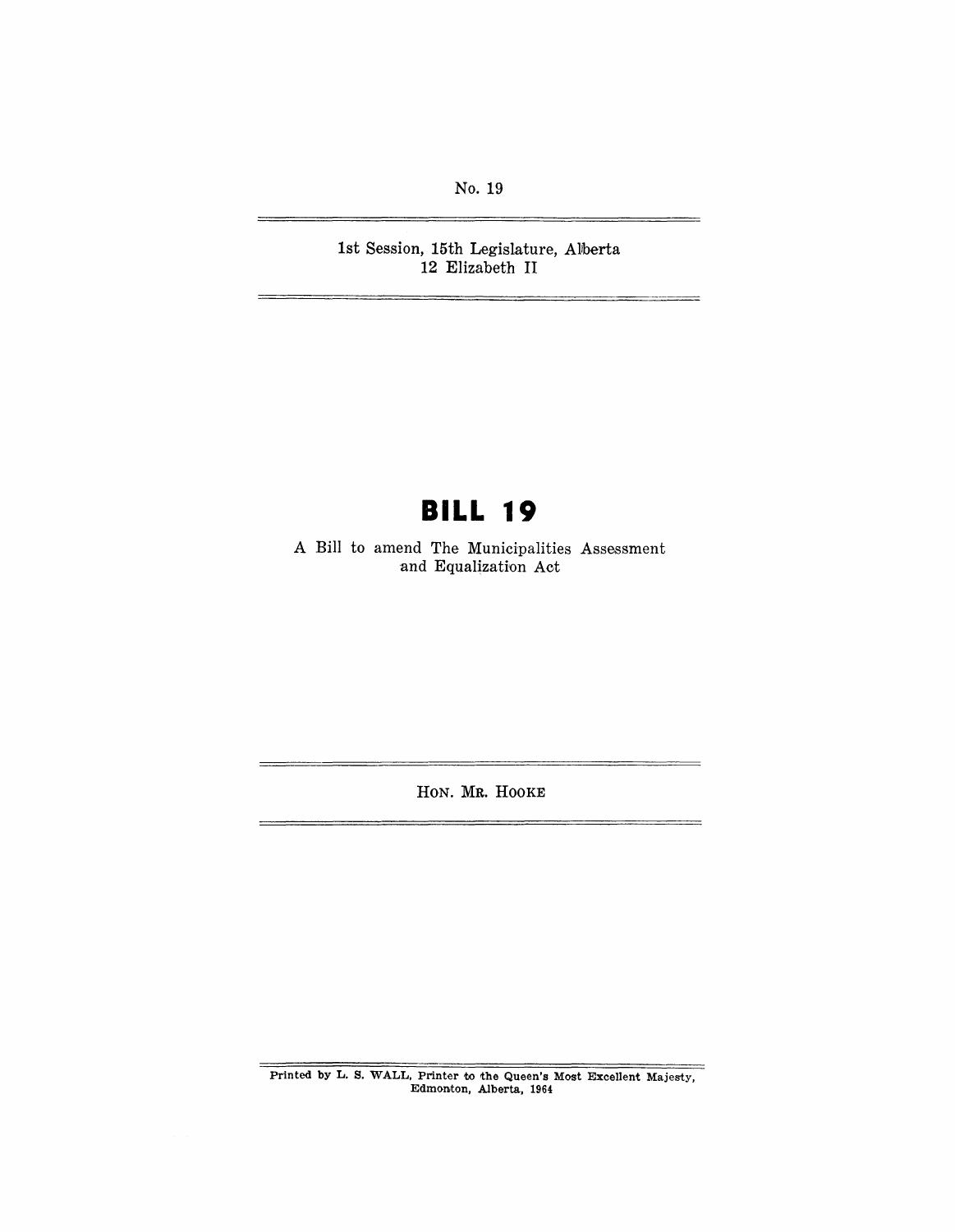**Explanatory Note** 

- I. Chapter 61 of the Statutes of Alberta, 1957, is amended.
- **2.** Section 2, clause (i) presently reads:
	- "(i) "rateable lands" means
		- (i) lands and buildings and other improvements and special franchises that are assessed by a municipality,
		- (ii) property assessed under The Electric Power and Pipe Line Assessment Act, and
		- (iii) property the valuation of which has become the assessment thereof in accordance with The Municipal and Provincial Properties Valuation Act;"

The amendment will enable the assessable interest of a person in exempt property to be included in the equalized assessment of a municipality.

**3.** A new section is added to provide authorization for passage of any necessary regulations required to carry out the provisions of the Act.

**4.** Commencement of Act.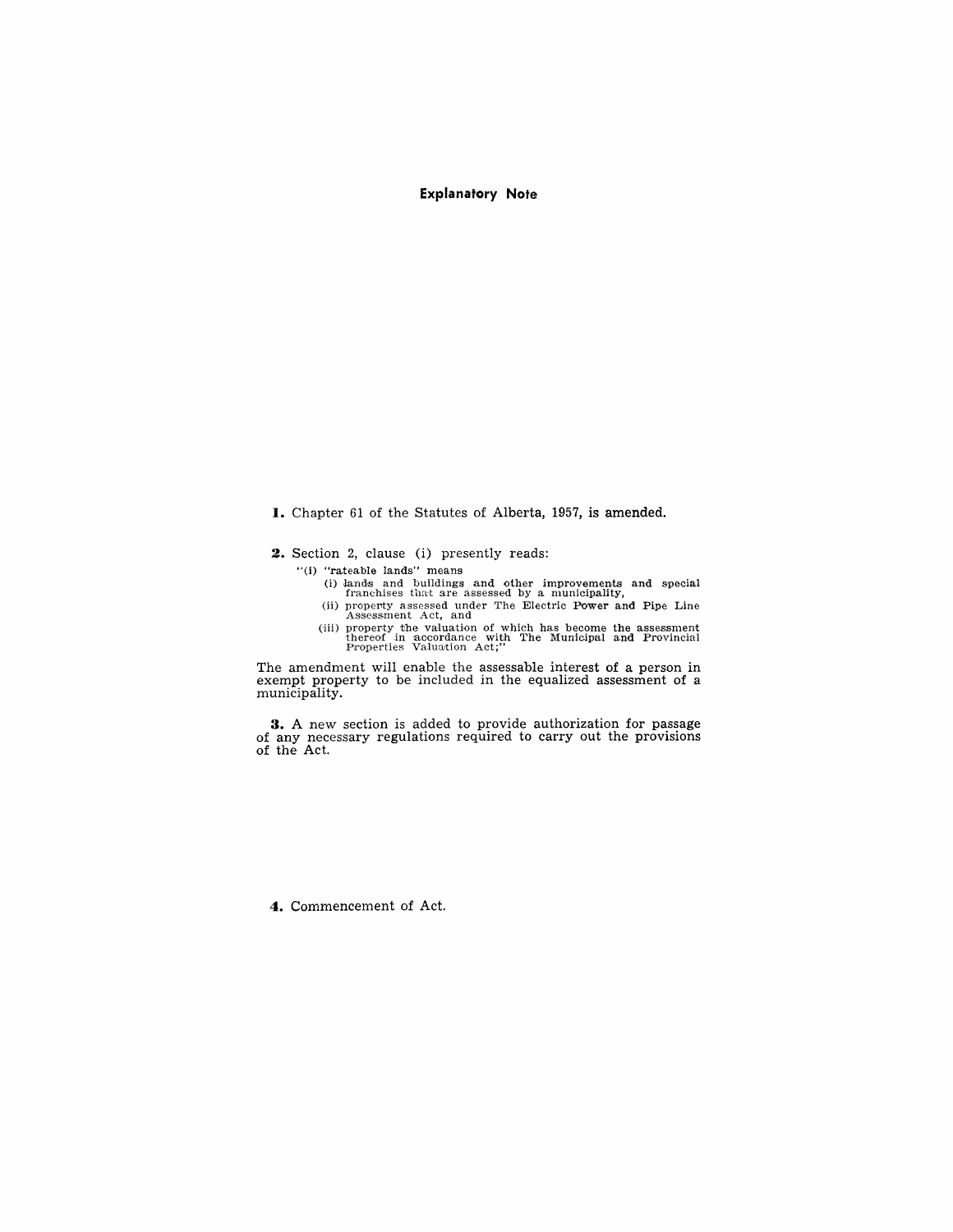### **BILL**

#### No. 19 of 1964

#### An Act to amend The Municipalities Assessment 'and Equalization Act

#### *(Assented to* , 1964)

**HER** MAJESTY, by and with the advice and consent of the Legislative Assembly of the Province of Alberta, enacts as follows:

*1. The Municipalities Assessment and Equalization Act*  is hereby amended.

**.2.** Section 2, clause (i) is amended by renumbering subclauses (ii) and (iii) as subclauses (iii) and (iv) and by adding the following subclause after subclause  $(i)$ :

> (ii) the assessable interest of a person who is a purchaser, lessee, licensee or permittee of exempt property,

**3.** The following section is added after section 30:

*30a.* The Minister may make regulations

- (a) approving forms for use under this Act,
- (b) prescribing standards and methods to be used for the purpose of equalizing assessments under this Act,
- $(c)$  governing matters relating to the administration of this Act, and
- $(d)$  providing for any matter or thing he considers necessary or advisable to facilitate the carrying out .of this Act according to its intent.

**4.** This Act comes into force on the day upon which it is assented to and upon so coming into force shall be deemed to have been in force at all times on and after the first day *'Of* January, 1964.